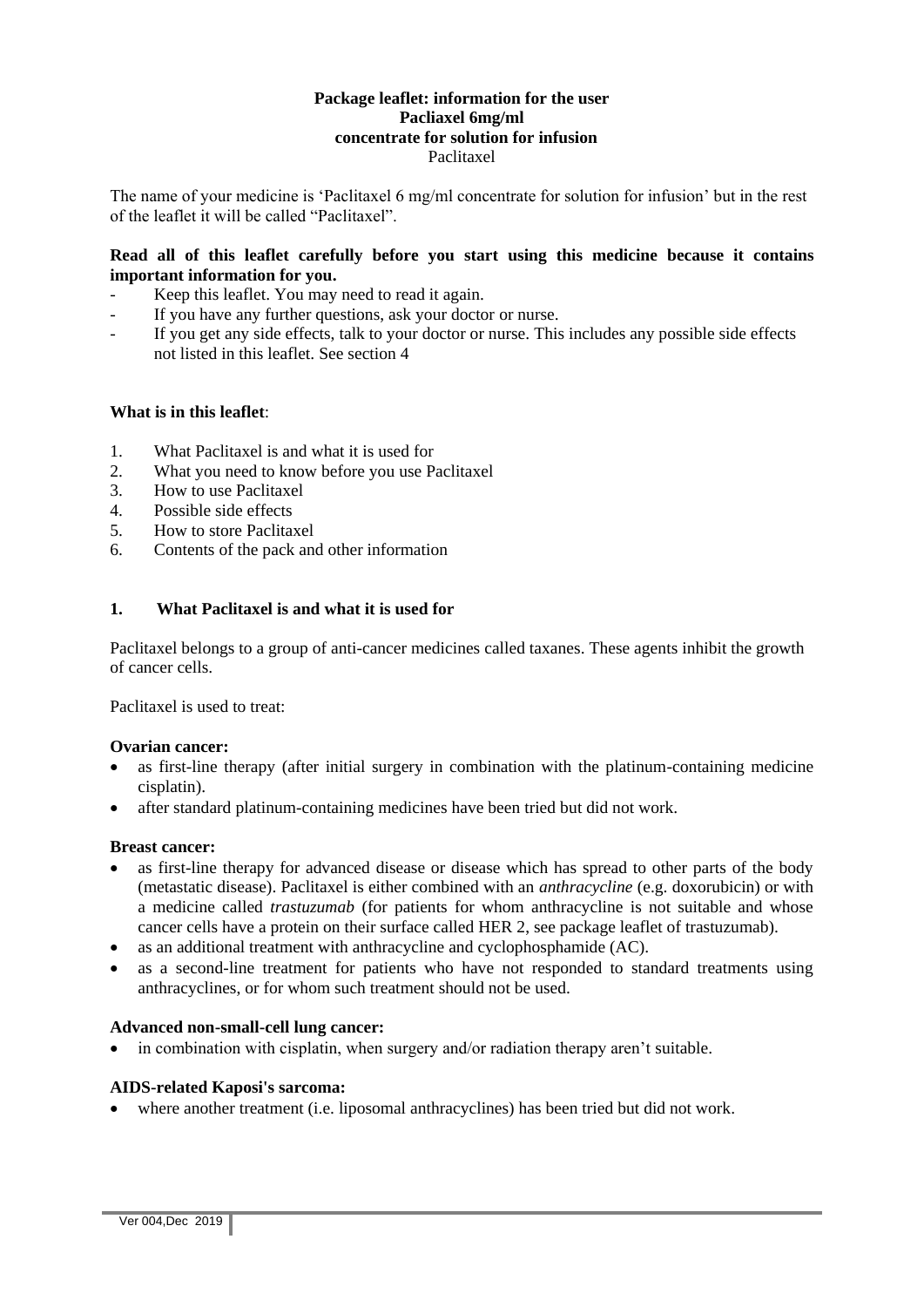# **2. What you need to know before you use Paclitaxel**

# **You should not be given Paclitaxel:**

- if you are allergic to paclitaxel or any of the other ingredients of this medicine (listed in section 6), especially polyoxyethylated castor oil (macrogolglycerol ricinoleate).
- if you are breast-feeding.
- if you have too few white blood cells count (baseline neutrophil counts <1.5 x  $10^9$ /l or <1.0 x  $10^9$ /l for Kaposi's sarcoma patients -your doctor will advise you on this) in your blood. Your doctor will take blood samples to check this.
- **if you have a serious and uncontrolled infections (only in case paclitaxel is used to treat Kaposi's sarcoma.**

If any of these apply to you, talk to your doctor before starting treatment with Paclitaxel.

Paclitaxel is not recommended for use in children (under 18 years).

### **Warnings and precautions**

Talk to your doctor before using Paclitaxel

To minimize allergic reactions, you will be given other medicines before you receive Paclitaxel

- If you experience allergic reactions (for example difficulty breathing, shortness of breath, chest tightness, drop in blood pressure, dizziness, light headedness, skin reactions such as rash or swelling).
- If you have fever, severe chills, sore throat or mouth ulcers (signs of bone marrow suppression).
- If you have numbness, tingling, pricking sensations, sensitivity to touch, or weakness of the arms and legs (signs of peripheral neuropathy); a dose reduction of Paclitaxel may be necessary.
- if you have severe liver problems; in that case the use of Paclitaxel is not recommended.
- If you have heart conduction problems.
- If you develop severe or persistent diarrhoea, with fever and stomach pain, during or shortly after the treatment with Paclitaxel. Your colon could be inflamed (pseudomembranous colitis).
- If you had previous radiation to your chest (because it may increase the risk of lung inflammation).
- If you have a sore or red mouth (signs of mucositis) and are treated for Kaposi's Sarcoma. You may need a lower dose.

Given the possibility of extravasation, it is advisable to closely monitor the infusion site for possible infiltration during drug administration.

# **Tell your doctor immediately if any of these apply to you.**

Paclitaxel should always be administered into veins. Administration of Paclitaxel in the arteries can cause inflammation of the arteries, and you can suffer from pain, swelling, redness and heat.

### **Other medicines and Paclitaxel**

Speak to your doctor when taking paclitaxel at the same time as any of the following:

- medicines for treating infections (i.e. antibiotics such erythromycin, rifampicin, etc.; ask your doctor, nurse or pharmacist if you are unsure whether the medicine you are taking is an antibiotic), and including medicines for treating fungal infections (e.g. ketoconazole)

- medicines used to help you stabilize your mood also sometimes referred to as anti-depressants (e.g. fluoxetine)

- medicines used to treat seizures (epilepsy) (e.g. carbamazepine, phenytoin)
- medicines used to help you lower blood lipid levels (e.g. gemfibrozil)
- medicine used for heartburn or stomach ulcers (e.g. cimetidine)
- medicines used to treat HIV and AIDS (e.g. ritonavir, saquinavir, indinavir, nelfinavir, efavirenz, nevirapine)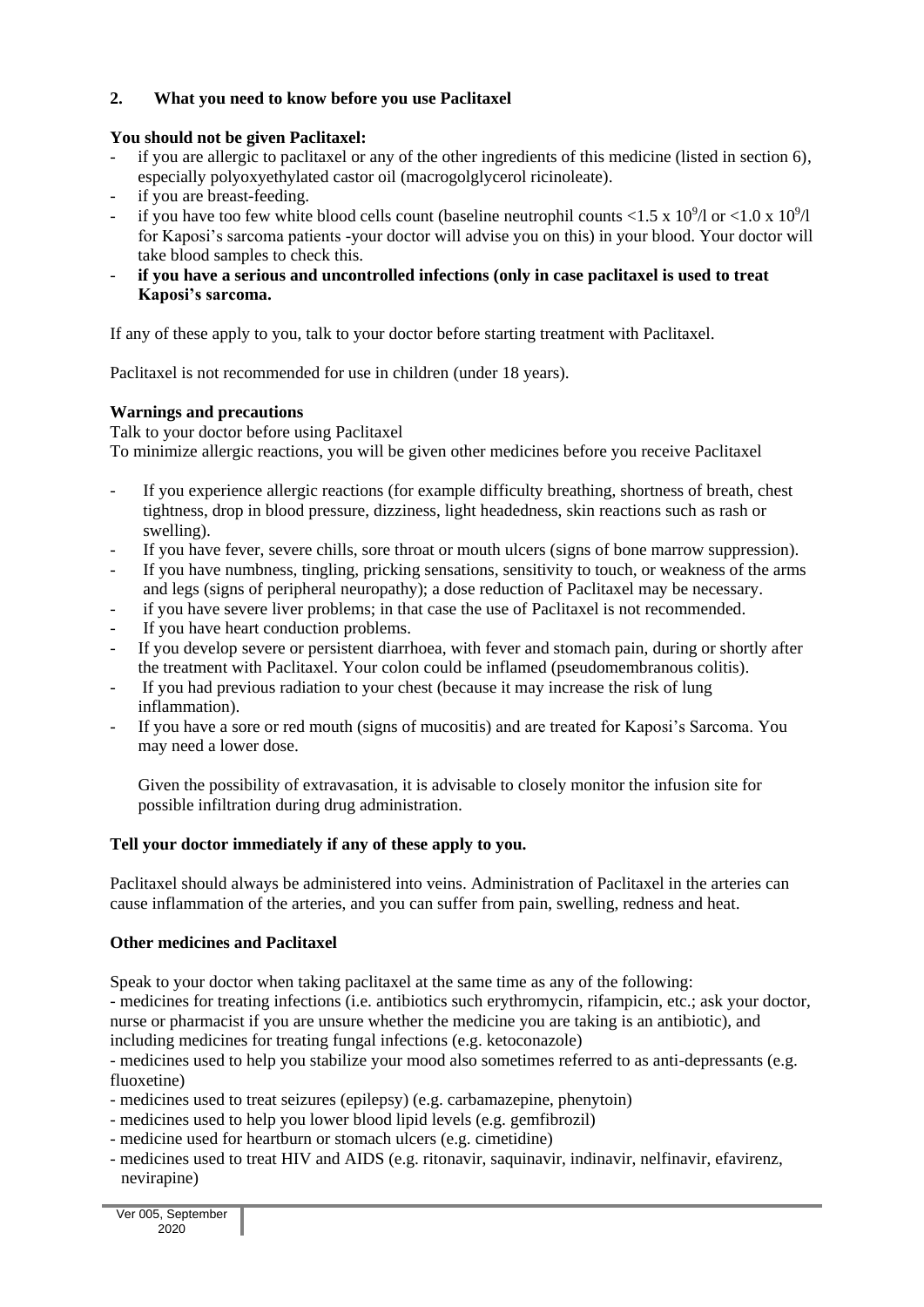- a medicine called clopidogrel used to prevent blood clots.

# **Pregnancy, breast-feeding and fertility**

**Tell your doctor if you are pregnant** or think you may be pregnant before receiving treatment with Paclitaxel. If there is a chance that you could become pregnant, **use an effective and safe method of contraception during treatment**. Paclitaxel should not be used during pregnancy unless clearly necessary.

Female and male patients of fertile age, and/or their partners should use contraceptions for at least 6 months after treatment with paclitaxel. Male patients should seek advice regarding cryoconservation of sperm prior to treatment with paclitaxel because of the possibility of irreversible infertility.

**If you are breast-feeding, tell your doctor.** It is not known if paclitaxel passes into breast milk. Because of the possibility of harm to the infant stop breast-feeding if you are taking Paclitaxel. Do not restart breast-feeding unless your doctor has allowed you to.

# **Driving and using machines**

There is no reason why you cannot continue driving between courses of Paclitaxel but you should remember that this medicine contains some alcohol and it may be unwise to drive or use machines immediately after a course of treatment due to possible effects on your central nervous system. As in all cases, you should not drive or use machines if you feel dizzy or light-headed. **Paclitaxel contains castor oil (macrogolglycerol ricinolate) and alcohol**

Paclitaxel contains castor oil that may cause severe allergic reactions. If you are allergic to castor oil, talk to your doctor before you receive Paclitaxel.

This medicinal product contains 49.7 vol % ethanol (alcohol), i.e. up to 23 g per dose, equivalent to approximately 600 ml beer, approximately 250 ml wine per dose.

Harmful for those suffering from alcoholism.

To be taken into account and high risk groups such as patients with liver disease or epilepsy. The amount of alcohol in this medicinal product may alter the effects of other medicines.

# **3. How to use Paclitaxel**

- To minimise allergic reactions, you will be given other medicines before starting Paclitaxel. These medicines can be given as either tablets or infusion into a vein or both.
- You will receive paclitaxel as a drip into one of your veins (by intravenous infusion), through an in-line filter. Paclitaxel will be administered to you by a healthcare professional. He or she will prepare the solution for infusion before it is given to you. The dose you receive will also depend on results of your blood tests. Depending on the type and severity of the cancer you will receive Paclitaxel either alone or in combination with another anticancer agent.
- Paclitaxel should always be administered into one of your veins over a period of 3 or 24 hours. It is usually given every 2 or 3 weeks, unless your doctor decides otherwise. Your doctor will inform you about the number of courses of Paclitaxel you need to receive.

If you have any further questions on the use of this product, ask your doctor or pharmacist.

### **4. Possible side effects**

Like all medicines, this medicine can cause side effects, although not everybody gets them.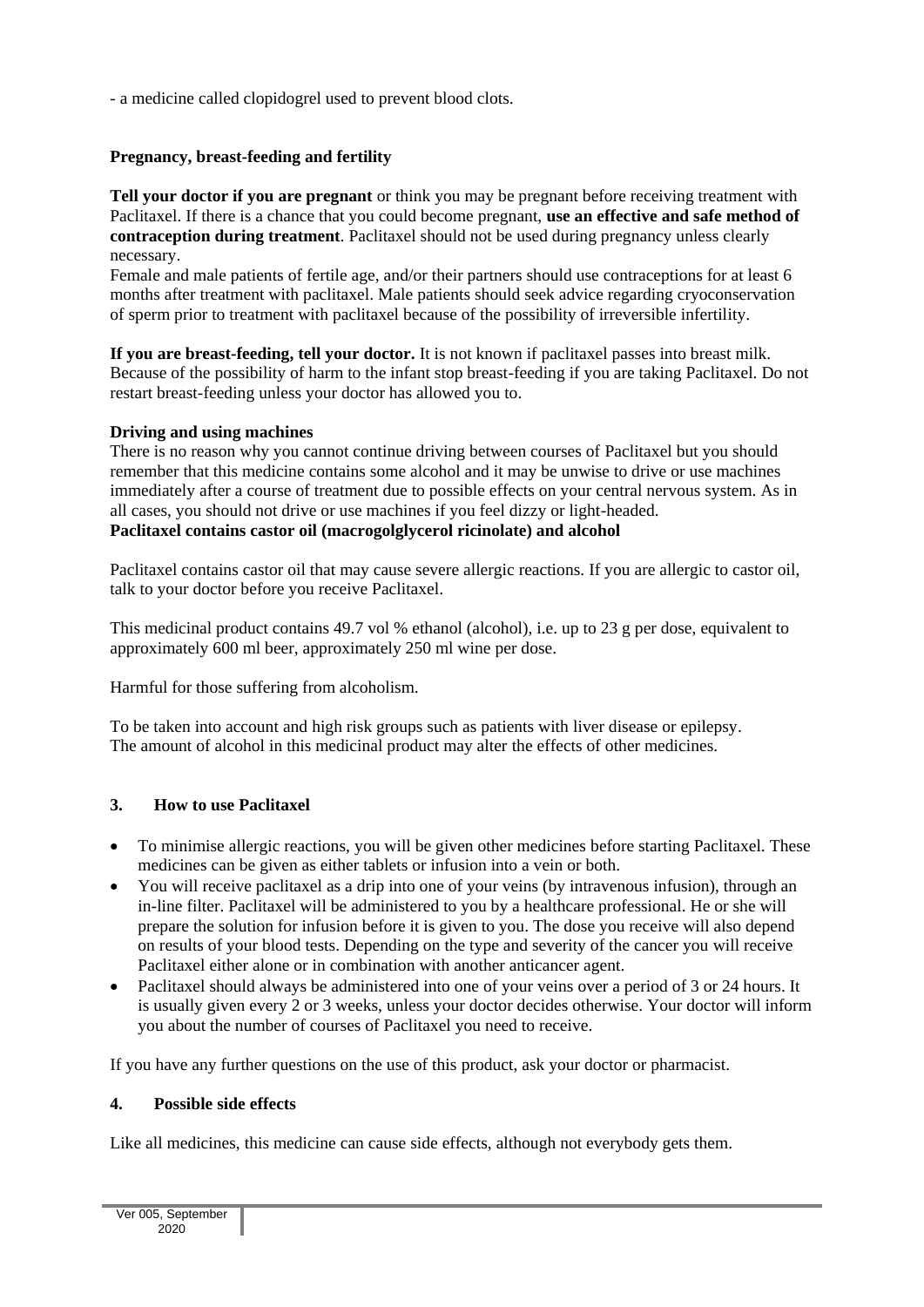**Tell your doctor immediately if you notice any signs of allergic reactions.** These may include one or more of the following:

- flushing,
- skin reactions,
- itching.
- chest tightness,
- shortness or difficulty in breathing,
- swelling.

These can all be signs of serious side effects.

# **Tell your doctor immediately if you experience:**

- **fever, severe chills, sore throat or mouth ulcers** (signs of bone marrow suppression).
- **numbness or weakness of the arms and legs** (signs of peripheral neuropathy).
- severe or persistent diarrhoea, with fever and stomach pain.

# **Very common: may affect more than 1 in 10 people**

- Minor allergic reactions such as flushing, rash, itching
- Infections: mainly upper respiratory infection, urinary tract infection
- Sore throat or mouth ulcers, sore and red mouth, diarrhoea, feeling or being sick (nausea, vomiting)
- Hair loss (the majority of cases of hair loss happened less than one month after starting paclitaxel. When it happens, hair loss is pronounced (over 50%) in the majority of patients).
- Pain in the muscles, cramps, pain in the joints
- Numbness, tingling or weakness in arms and legs (all symptoms of peripheral neuropathy)\* \*Can persist beyond 6 months of paclitaxel discontinuation
- Tests may show: reduction of blood platelet count which can led to bleeding and bruising more easily than normal, white or red blood cells count, low blood pressure

# **Common side: may affect up to 1 in 10 people**

- Temporary mild nail change and skin changes, reactions at injection sites (localised swelling, pain, and redness of the skin)
- Tests may show: slower heart rate, severe elevation in liver enzymes (alkaline phosphatase and AST - SGOT)

# **Uncommon: may affect up to 1 in 100 people**

- Shock due to infections (known as 'septic shock')
- Palpitations, cardiac dysfunction (AV block, cardiomyopathy), rapid beating of the heart, heart attack, respiratory distress
- Fatigue, sweating, fainting (syncope), significant allergic reactions, phlebitis (inflammation of a vein), swelling of the face, lips, mouth, tongue or throat
- Back pain, chest pain, pain around hands and feet, chills, abdominal (tummy) pain
- Tests may show: severe elevation of bilirubin (jaundice), high blood pressure, and blood clot.

# **Rare: may affect up to 1 in 1,000 people**

- Shortage of white blood cells with fever and increased risk of infection (febrile neutropenia)
- Affection of nerves with feeling of weakness in muscles of arms and legs (motor neuropathy)
- Heart failure (Cardiac failure)
- Shortness of breath, pulmonary embolism, lung fibrosis, interstitial pneumonia, dyspnoea, pleural effusion
- Bowel obstruction, bowel perforation, inflammation of colon (ischaemic colitis), inflammation of the pancreas (pancreatitis)
- Pruritus, rash, skin redness (erythema)
- Blood poisoning (sepsis), peritonitis, pneumonia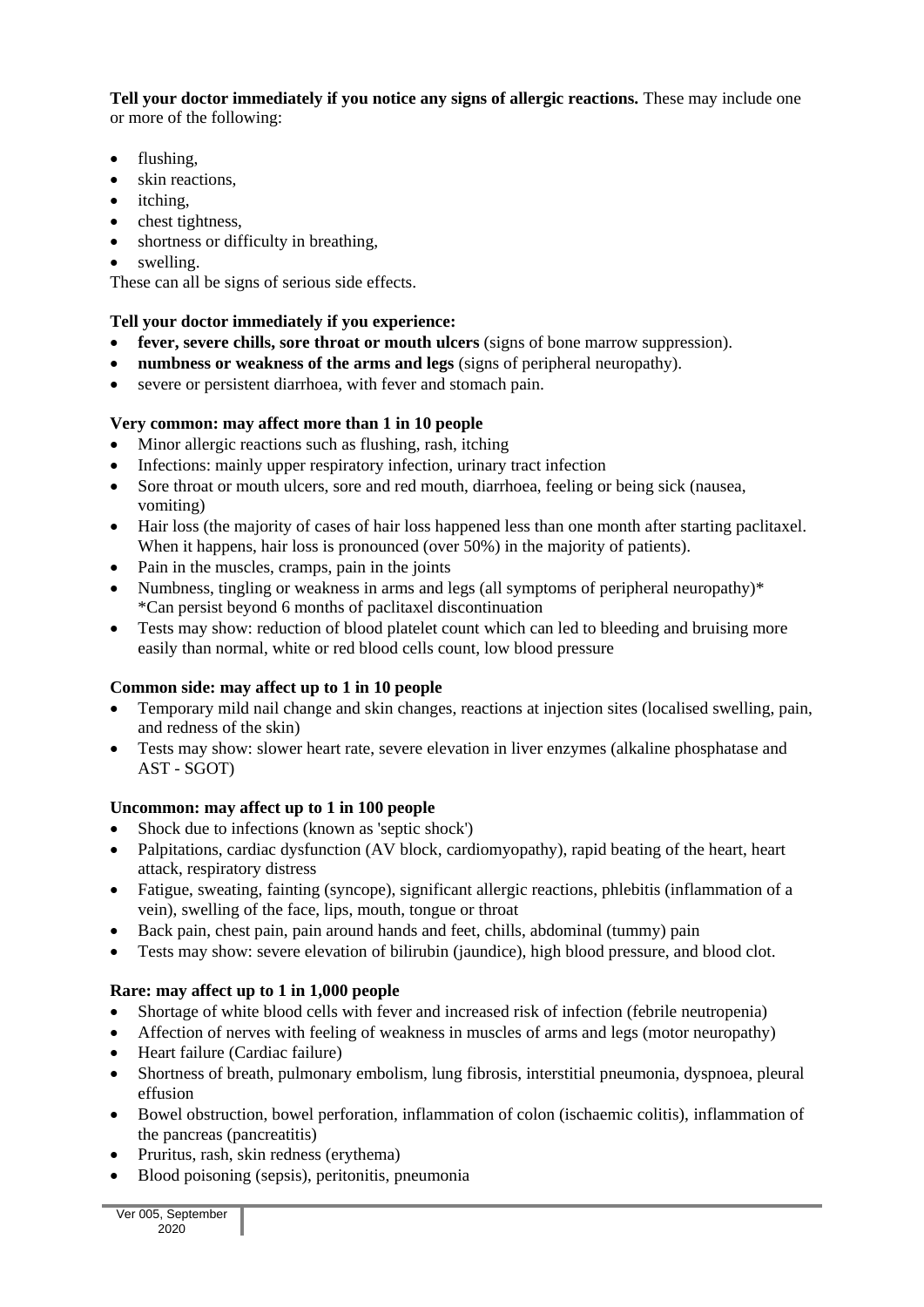- Pyrexia, dehydration, asthenia, oedema, malaise
- Serious and potentially fatal hypersensitivity reactions (anaphylactic reactions)
- Tests may show: increase in blood creatinine indicating renal function impairment

### **Very rare: may affect up to 1 in 10,000 people**

- Irregular rapid heart rhythm (atrial fibrillation, supraventricular tachycardia)
- Sudden disorder in blood forming cells (acute myeloid leukaemia, myelodysplastic syndrome)
- Optic nerve and/or visual disturbances (scintillating scotomata)
- Hearing loss or reduction (ototoxicity), ringing in the ears (tinnitus), vertigo
- Cough
- Blood clot in a blood vessel of abdomen and bowel (mesenteric thrombosis), inflammation of colon sometimes with persistent severe diarrhoea (pseudomembranous colitis, neutropenic colitis), dropsy (ascites), oesophagitis, constipation.
- Serious hypersensitivity reactions including fever, skin redness, pain in joints and/or inflammation of the eye (Stevens-Johnson syndrome), local peeling of the skin (epidermal necrolysis), redness with irregular red (exudative) spots (erythema multiforme), inflammation of the skin with blisters and peeling (exfoliative dermatitis), urticaria, loose nails (patients on therapy should wear sun protection on hands and feet).
- Loss of appetite (anorexia).
- Serious and potentially fatal hypersensitivity reactions with shock (anaphylactic shock).
- Disturbed liver function (hepatic necrosis, hepatic encephalopathy (both with reported cases of fatal outcome))
- Confusional state.
- Grand mal seizures, brain nerve disorder (autonomic neuropathy; affection of the involuntary body functions, this can result in ileus and low blood pressure), convulsions, brain disease (encephalopathy), dizziness, headache, problems with coordination (ataxia)

### **Not known: frequency cannot be estimated from the available data**

- Rapid destruction of tumors (tumor lysis syndrome)
- Fluid collection in the macula of the eye (Macular edema), presence of perceived flashes of light in the eye (photopsia), deposits within the eye´s vitreous humour (vitreous floaters)
- Inflammation of the veins (Phlebitis)
- Thickening and hardening of the skin as well as the blood vessels and the internal organs (Scleroderma)
- "Butterfly rash" (Systemic lupus erythematous)
- Coagulation disorders (Disseminated intravascular coagulation, or "DIC," has been reported. This concerns a serious condition that makes people bleed too easily, get blood clots too easily, or both).
- Redness and swelling of the palms of your hands or soles of your feet which may cause your skin to peel

### **Reporting of side effects**

If you get any side effects, talk to your doctor. This includes any possible side effects not listed in this leaflet. By reporting side effects you can help provide more information on the safety of this medicine.

For UK - You can also report side effects directly via the Yellow Card Scheme at: [www.mhra.gov.uk/yellowcard](http://www.mhra.gov.uk/yellowcard)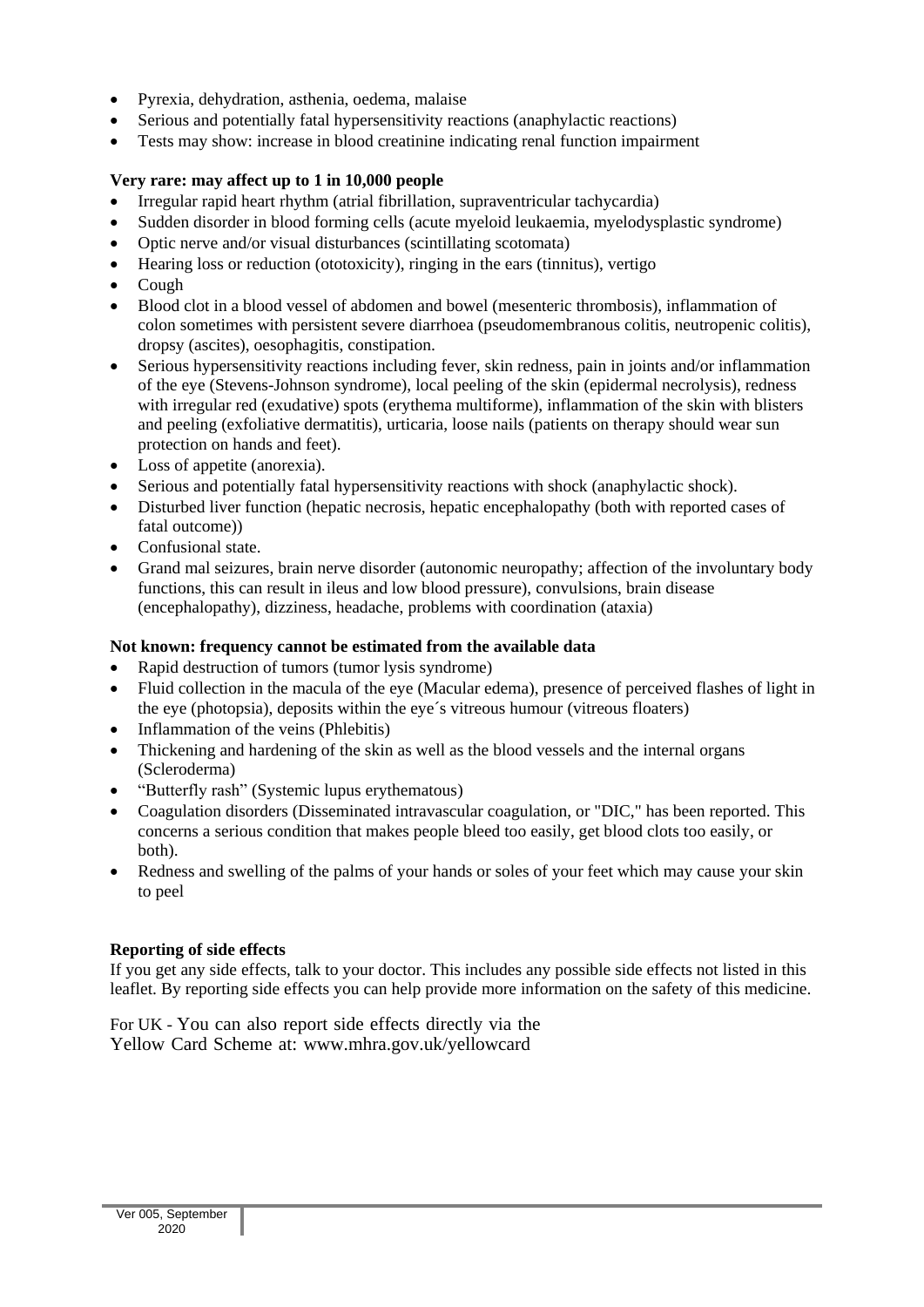For Ireland – HPRA Pharmacovigilance Kevin O'Malley House, Earlsfort Centre Earlsfort Terrace Dublin 2

Tel: +353 16764971 Fax: +353 16762517

Website : [www.hpra.ie](http://www.hpra.ie/) e-mail: [medsafety@hpra.ie](mailto:medsafety@hpra.ie)

### **5. How to store Paclitaxel**

Keep this medicine out of the sight and reach of children.

Do not store above 25°C.

Keep the vial in the outer carton in order to protect from light.

Do not use this medicine after the expiry date which is stated on the label and carton after EXP. The expiry date refers to the last day of that month.

Do not use this medicine if you notice cloudy solution or an insoluble precipitate.

Do not throw away any medicines via wastewater or household waste. Ask your pharmacist how to throw away medicines you no longer use. These measures will help protect the environment.

### **6. Contents of the pack and other information**

#### **What Paclitaxel contains**

The active substance is paclitaxel. Each ml of concentrate for solution for infusion contains 6 mg of paclitaxel.

One 5 ml vial contains 30 mg paclitaxel.

One 16.7 ml vial contains 100 mg paclitaxel.

One 25 ml vial contains 150 mg paclitaxel.

One 50 ml vial contains 300 mg paclitaxel.

One 100 ml vial contains 600 mg paclitaxel.

The other ingredients are ethanol anhydrous, macrogolglycerol ricinoleate and citric acid anhydrous (for pH adjustment)

### **What Paclitaxel looks like and contents of the pack**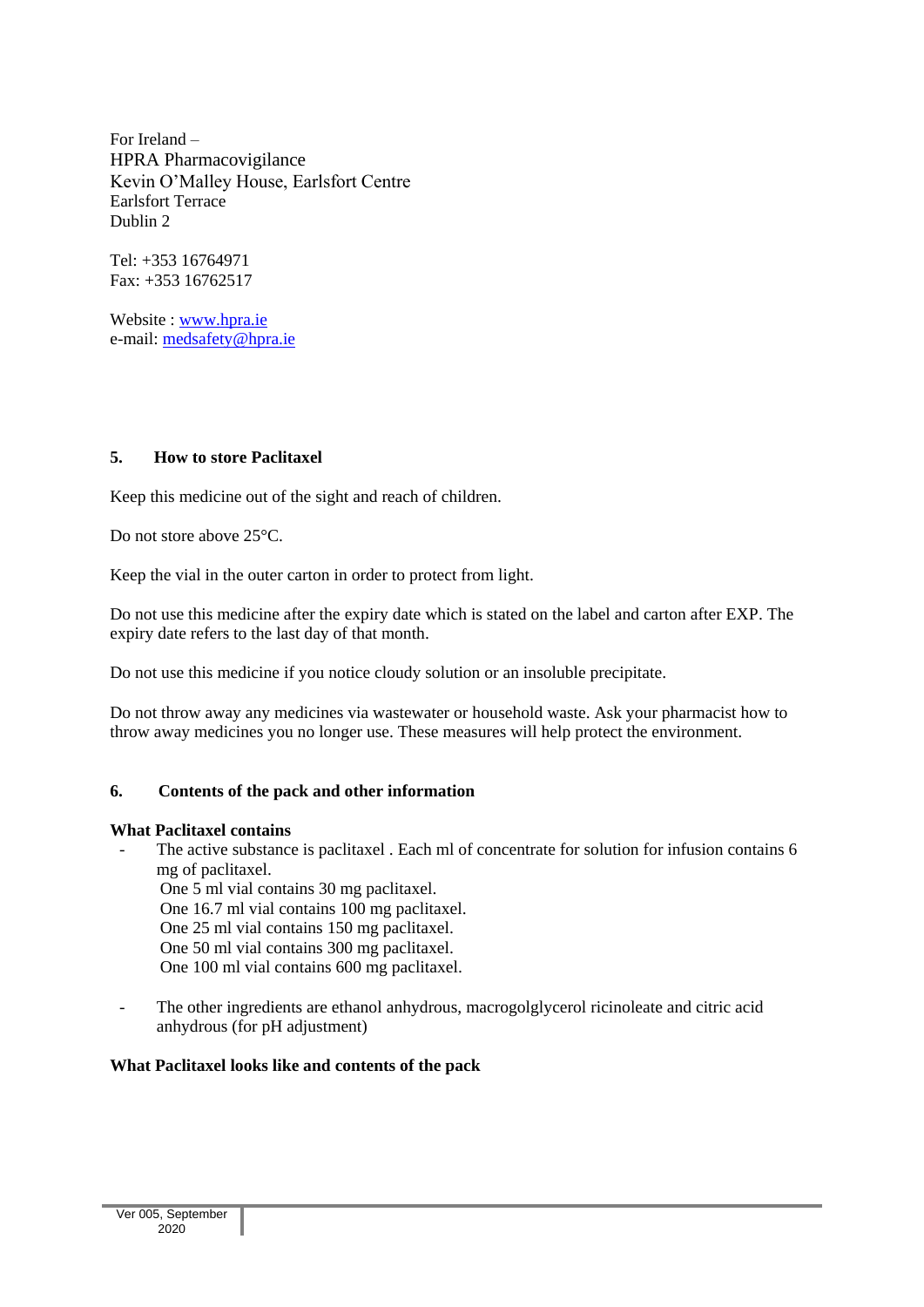Concentrate for solution for infusion. Paclitaxel is a clear, slightly yellowish solution. Paclitaxel is available in glass vials. The glass vials are sealed with Teflon<sup>®</sup> coated rubber stoppers.

Pack sizes: Packs containing 1 or 5 glass vials.

Not all pack sizes may be marketed.

## **MARKETING AUTHORISATION HOLDER**

**For UK**: Fresenius Kabi Limited Cestrian Court Eastgate Way Manor Park Runcorn

Cheshire WA7 1NT UK

**For IE**:

Fresenius Kabi Deutschland GmbH Else-Kröner-Straße 1, 61352 Bad Homburg v.d.Höhe Germany

#### **Manufacturer:**

Fresenius Kabi Deutschland GmbH Pfingstweide 53 61169 Friedberg Germany

or

Corden Pharma Latina S.P.A. Via del Murillo, KM 2,800 04013 – Sermoneta (LT) ‐Italy

| Austria        | Paclitaxel Kabi 6 mg/ml Konzentrat zur Herstellung einer Infusionslösung  |
|----------------|---------------------------------------------------------------------------|
| Belgium        | Paclitaxel Fresenius Kabi                                                 |
| Bulgaria       | Paclitaxel Kabi 6 mg/ml Концентрат за инфузионен разтвор                  |
| Czech Republic | Paclitaxel Kabi                                                           |
| Denmark        | Paclitaxel Fresenius Kabi 6 mg/ koncentrat til infusionsvaeske, opløsning |
| Estonia        | Paclitaxel Kabi 6 mg/ml infusioonilahuse kontsentraat                     |
| Germany        | Paclitaxel Kabi 6 mg/ml Konzentrat zur Herstellung einer Infusionslösung  |
| Finland        | Paclitaxel Fresenius Kabi 6 mg/ml infuusiokonsentraatti, liuosta varten   |
| France         | Paclitaxel Kabi 6 mg/ml solution à diluer pour perfusion                  |
| Hungary        | Paclitaxel Kabi 6 mg/ml koncentrátum oldatos infúzióhoz                   |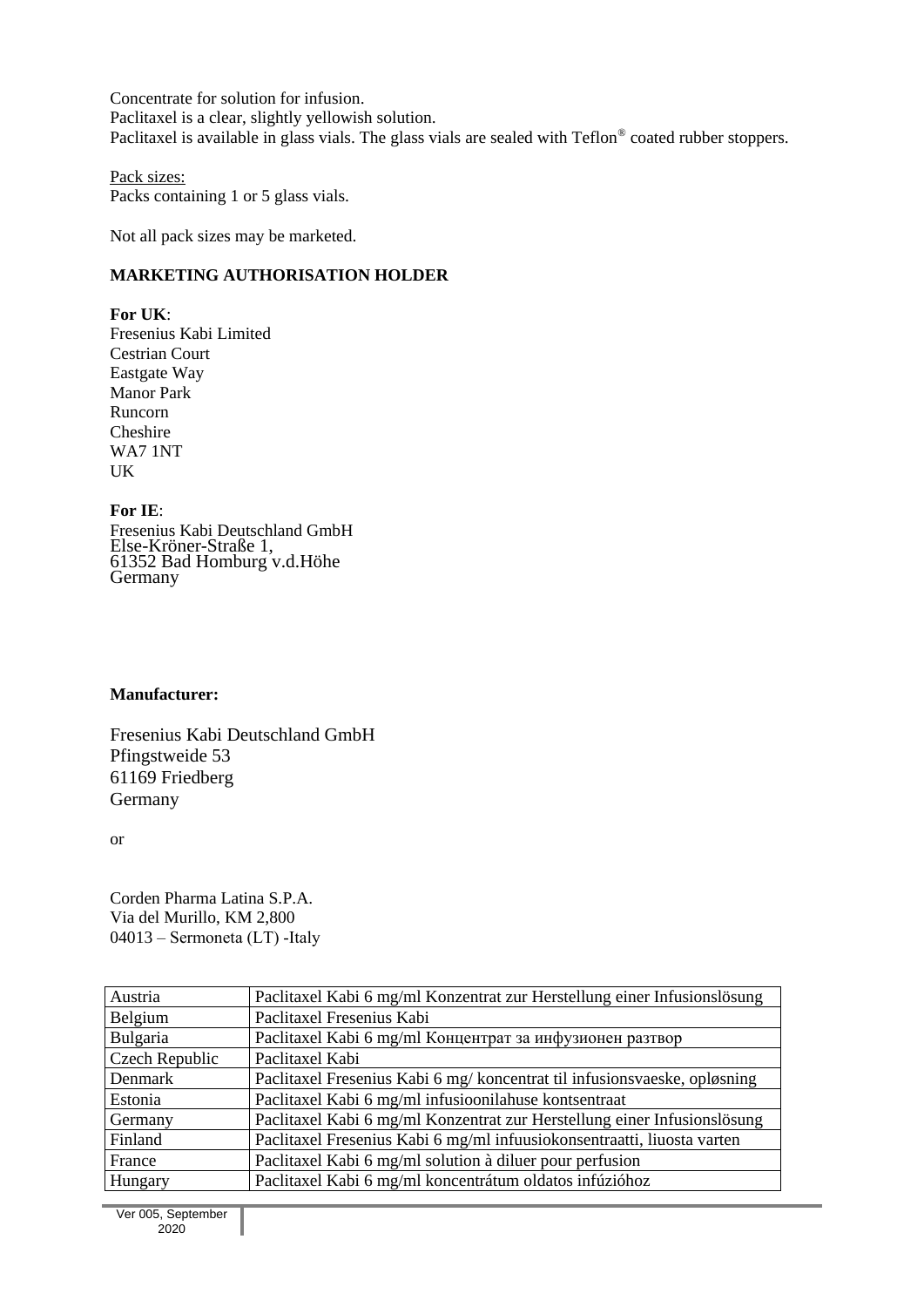| Ireland        | Paclitaxel 6 mg/ml concentrate for solution for infusion                   |
|----------------|----------------------------------------------------------------------------|
| Italy          | Paclitaxel Kabi 6 mg/ml concentrato per soluzione per infusione            |
| Latvia         | Paclitaxel Kabi 6 mg/ml koncentrāts infūziju šķīduma pagatavošanai         |
| Lithuania      | Paclitaxel Kabi 6 mg/ml koncentratas infuziniam tirpalui                   |
| Luxemburg      | Paclitaxel Kabi 6 mg/ml Konzentrat zur Herstellung einer Infusionslösung   |
| Netherlands    | Paclitaxel Fresenius Kabi                                                  |
| Norway         | Paclitaxel Fresenius Kabi 6 mg/ml konsentrat til infusjonsvæske            |
| Poland         | Paclitaxel Kabi                                                            |
| Portugal       | Paclitaxel Kabi 6 mg/ml concentrado para solução para perfusão             |
| Romania        | Paclitaxel Kabi 6 mg/ml concentrat pentru soluție perfuza                  |
| Slovakia       | Paclitaxel Kabi 6 mg/ml                                                    |
| Slovenia       | Paklitaksel Kabi 6 mg/ml koncentrat za raztopino za infundiranje           |
| Spain          | Paclitaxel Fresenius Kabi 6 mg/ml concentrado para solución para           |
|                | perfusión                                                                  |
| Sweden         | Paclitaxel Fresenius Kabi 6 mg/ml koncentrat till infusionsvätska, lösning |
| United Kingdom | Paclitaxel 6 mg/ml concentrate for solution for infusion                   |

### **This leaflet was last revised in September 2020**

# ----------------------------------------------------------------------------------------------------

#### **The following information is intended for healthcare professionals only:**

**Handling**: As with all antineoplastic agents, caution should be exercised when handling paclitaxel. Dilution should be carried out under aseptic conditions by trained personnel in a designated area. Adequate protective gloves should be worn. Precautions should be taken to avoid contact with the skin and mucous membranes. In the event of contact with the skin, the area should be washed with soap and water. Following topical exposure, tingling, burning and redness have been observed. In the event of contact with the mucous membranes, these should be flushed thoroughly with water. Upon inhalation, dyspnoea, chest pain, burning throat and nausea have been reported.

If unopened vials are refrigerated, a precipitate may form that redissolves with little or no agitation upon reaching room temperature. Product quality is not affected. If the solution remains cloudy or if an insoluble precipitate is noted, the vial should be discarded.

Following multiple needle entries and product withdrawals, the vials maintain microbial, chemical and physical stability for up to 28 days at 25°C. Other in-use storage times and conditions are the responsibility of the user.

The Chemo-Dispensing Pin device or similar devices with spikes should not be used since they can cause the vial stopper to collapse, resulting in loss of sterile integrity.

#### **Preparation for IV administration**:

Prior to infusion, paclitaxel must be diluted using aseptic techniques in 5% Glucose solution, 0.9% Sodium Chloride solution, 5% Glucose solution in Ringer solution, and 5% Glucose solution/0.9% Sodium Chloride solution to a final concentration of 0.3 to 1.2 mg/ml.

Chemical and physical in-use stability of the solution prepared for infusion has been demonstrated at 25°C for 24 hours when diluted in 5% Glucose solution, 0.9% Sodium Chloride solution, 5% Glucose solution in Ringer solution, and 5% Glucose solution/0.9% Sodium Chloride solution.

From a microbiological point of view, the product should be used immediately. If not used immediately, in-use storage times and conditions prior to use are the responsibility of the user and would normally not be longer than 24 hours at 2 to 8°C, unless reconstitution / dilution has taken place in controlled and validated aseptic conditions.